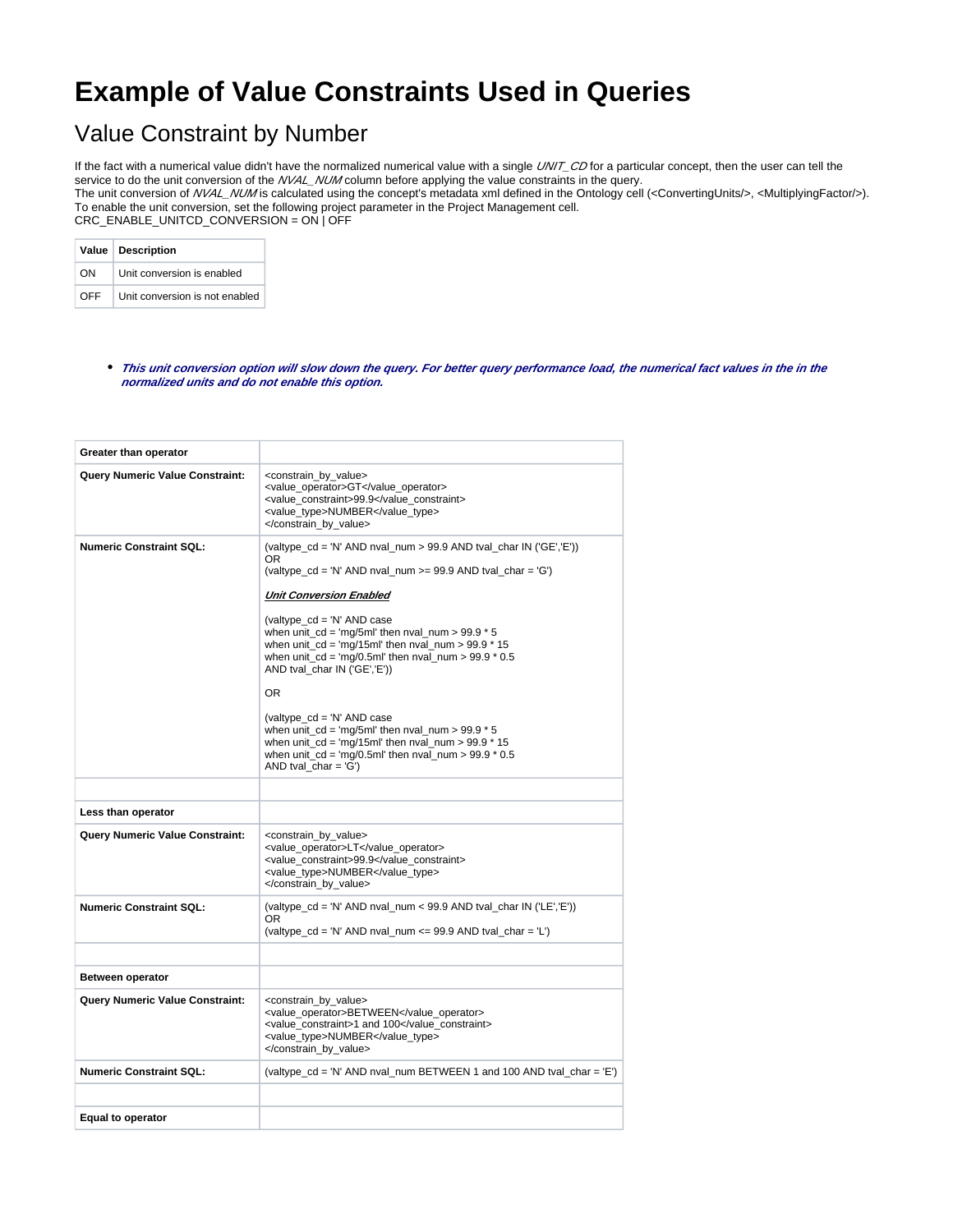| <b>Query Numeric Value Constraint:</b> | <constrain by="" value=""><br/><value operator="">EQ</value><br/><value constraint="">99.9</value><br/><value type="">NUMBER</value><br/></constrain>          |
|----------------------------------------|----------------------------------------------------------------------------------------------------------------------------------------------------------------|
| <b>Numeric Constraint SQL:</b>         | (valtype_cd = 'N' AND nval_num = 99.9 AND tval_char = 'E')                                                                                                     |
|                                        |                                                                                                                                                                |
| Less than and Equal to operator        |                                                                                                                                                                |
| <b>Query Numeric Value Constraint:</b> | <constrain_by_value><br/><value_operator>LE</value_operator><br/><value constraint="">99.9</value><br/><value type="">NUMBER</value><br/></constrain_by_value> |
| <b>Numeric Constraint SQL:</b>         | (valtype $cd = 'N'$ AND nval num <= 99.9 AND tval char IN ('L', 'E', 'LE')                                                                                     |
|                                        |                                                                                                                                                                |
| Greater than and Equal to operator     |                                                                                                                                                                |
| Query Numeric Value Constraint:        | <constrain by="" value=""><br/><value operator="">GE</value><br/><value constraint="">99.9</value><br/><value type="">NUMBER</value><br/></constrain>          |
| <b>Numeric Constraint SQL:</b>         | (valtype $cd = 'N'$ AND nval num $>= 99.9$ AND tval char IN ('G', 'E', 'GE')                                                                                   |
|                                        |                                                                                                                                                                |
| Not Equal operator                     |                                                                                                                                                                |
| Query Numeric Value Constraint:        | <constrain by="" value=""><br/><value operator="">NE</value><br/><value constraint="">99.9</value><br/><value type="">NUMBER</value><br/></constrain>          |
| <b>Numeric Constraint SQL:</b>         | (valtype $cd = 'N'$ AND nval num <> 99.9 AND tval char <> 'NE')<br>0R<br>(valtype_cd = 'N' AND nval_num = 99.9 AND tval_char = 'NE')                           |

## Value Constraint by Text

| <b>Equals operator</b>              |                                                                                                                                                            |
|-------------------------------------|------------------------------------------------------------------------------------------------------------------------------------------------------------|
| <b>Query Text Value Constraint:</b> | <constrain by="" value=""><br/><value operator="">EQ</value><br/><value constraint="">H</value><br/><value type="">TEXT</value><br/></constrain>           |
| <b>Text Value Constraint SQL:</b>   | valtype $cd = T'$ AND tval $char = H'$                                                                                                                     |
|                                     |                                                                                                                                                            |
| Not equals operator                 |                                                                                                                                                            |
| <b>Query Text Value Constraint:</b> | <constrain_by_value><br/><value operator="">NE</value><br/><value constraint="">L</value><br/><value type="">TEXT</value><br/></constrain_by_value>        |
| <b>Text Value Constraint SQL:</b>   | valtype $cd = T'$ AND tval char $\langle \rangle$ "L"                                                                                                      |
|                                     |                                                                                                                                                            |
| Like operator                       |                                                                                                                                                            |
| <b>Query Text Value Constraint:</b> | <constrain by="" value=""><br/><value operator="">LIKE</value><br/><value_constraint>L</value_constraint><br/><value type="">TEXT</value><br/></constrain> |
| Text Value Constraint SQL:          | valtype $cd = T'$ AND tval char LIKE 'L%')                                                                                                                 |